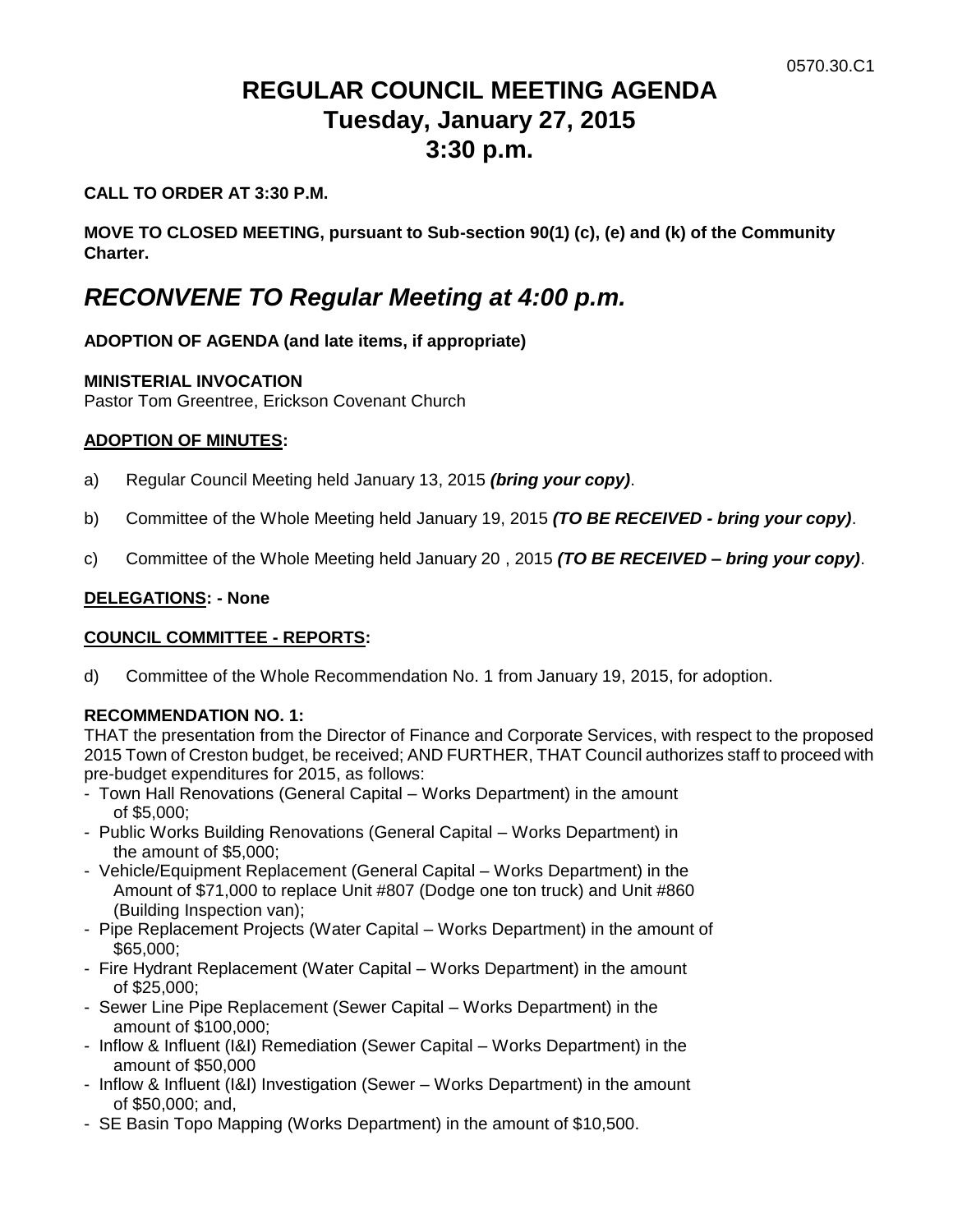e) Committee of the Whole Recommendation No. 1 from January 20, 2015, for adoption.

# **RECOMMENDATION NO. 1:**

THAT the verbal presentation by Dave Mitchell & Associates Ltd., regarding the proposed Creston Fire Rescue Department Strategic Plan 2014, be received; AND FURTHER, THAT the Fire Chief bring forward the proposed Creston Fire Rescue Department Strategic Plan 2014, to an upcoming Committee of the Whole Meeting for further consideration and recommendation.

# **Pg. Item**

- 1. Ltr #32 from the Union of BC Municipalities, re an offer for RCMP representatives to attend local government meetings to discuss the delivery and financing of police services.
- 3. Ltr #27 from FortisBC Inc., re Wastewater Treatment Plant Upgrade Rebate Part 2.
- 5. Ltr #45 from the Columbia Basin Institute of Regional History, re solicitation of membership.
- 11. Ltr #26 from the Association of Kootenay & Boundary Local Governments, re 2015 Membership renewal.
- 13. Ltr #33 from Creston Valley Chiropractic, re 2015 Town of Creston utility charges.
- 17. Ltr #24 from the District of Hudson's Hope, re proposed Site C Dam Project.
- 33. Ltr #54 from the Creston Valley Spirit Committee, re purchase of Sleigh.
- 35. Ltr #57 from the Fire Chief, re capital purchase Quint (Aerial) Apparatus.
- 49. Ltr #55 from the Town Planner, re Official Community Plan Bylaw and Zoning Bylaw amendments with respect to a rezoning application for 801 Vancouver Street.

# **BYLAWS:**

# **Pg. Item**

- 79. Bylaw No. 1809, Official Community Plan Amendment Bylaw (801 Van. St.) *(1st and 2nd Readings)*
- 81. Bylaw No. 1810, Zoning Amendment Bylaw (801 Van. St.) *(1st & 2nd Readings)*

# 83. **REVIEW STRATEGIC PRIORITIES CHART (to be reviewed at each Council meeting)**

## 85. **REVIEW COMMITTEE OF THE WHOLE AGENDA (to be reviewed at each Council meeting)**

## **NEW BUSINESS:**

# **REPORTS OF REPRESENTATIVES:**

86. Receive Verbal Reports of Representatives.

# **RESOLUTIONS FROM CLOSED MEETING:**